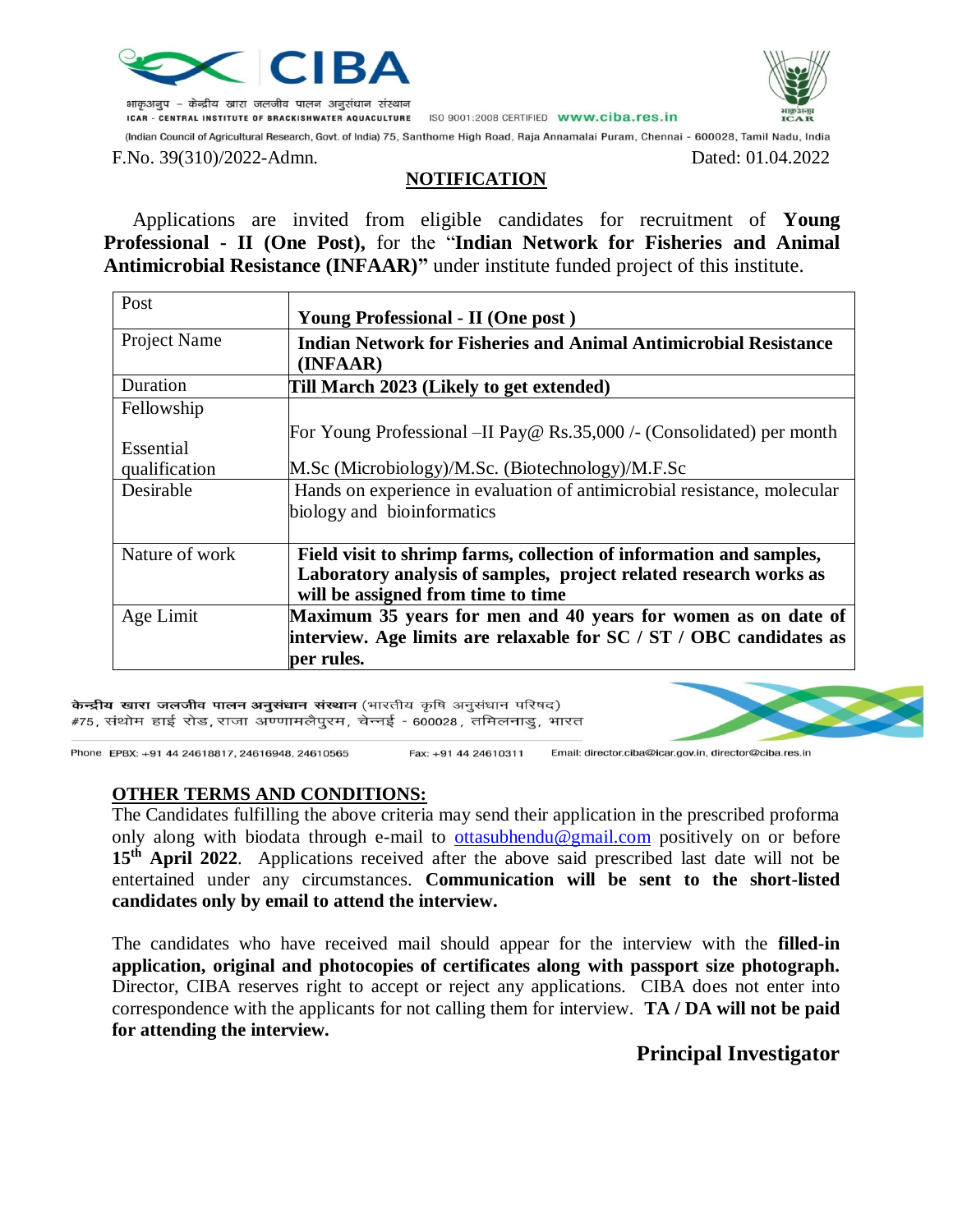# **Application**

| 1.  | Name of the project                          |  |
|-----|----------------------------------------------|--|
| 2.  | Application for the post                     |  |
| 3.  | Name (in Block Letters)                      |  |
| 5.  | Date of Birth and age                        |  |
| 6.  | Sex: M/F                                     |  |
| 7.  | <b>Marital Status</b>                        |  |
| 8.  | Category: SC/ST/OBC                          |  |
|     | (Scan copy of certificate to<br>be attached) |  |
| 9.  | Father/Husband Name                          |  |
| 10. | Address for                                  |  |
|     | Correspondence                               |  |
|     |                                              |  |
| 11. | Phone No.                                    |  |
| 12. | <b>E-mail Address</b>                        |  |

# **13. Qualification: (Scan copies of certificates to be attached)**

| <b>Examination</b> | <b>Subject</b> | <b>Name of Institution</b> | <b>Year of</b><br><b>Passing</b> | $%$ of<br>marks/<br><b>GPA</b><br>obtained |
|--------------------|----------------|----------------------------|----------------------------------|--------------------------------------------|
|                    |                |                            |                                  |                                            |
|                    |                |                            |                                  |                                            |
|                    |                |                            |                                  |                                            |
|                    |                |                            |                                  |                                            |

| 14. | Whether NET / GATE qualified<br>If yes, date of passing<br>(Scan copy of certificate to be<br>attached) | Yes / No |
|-----|---------------------------------------------------------------------------------------------------------|----------|
| 15. | No. of papers published                                                                                 |          |